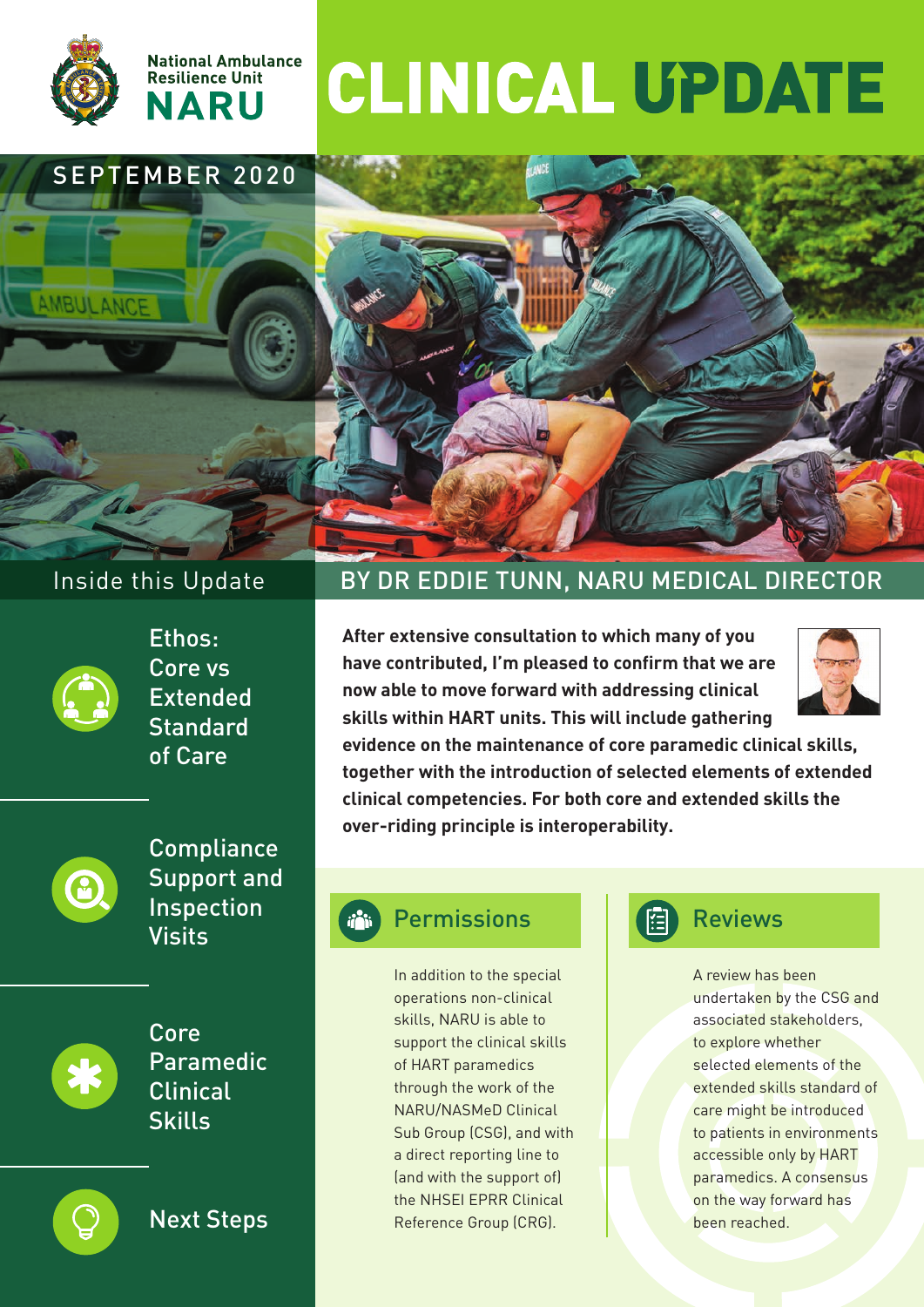



# **CLINICAL UPDATE** SEPTEMBER 2020





# Ethos: Core vs Extended Standard of Care

HART teams work in the more dangerous and hazardous settings and have always delivered core paramedic skills to patients.

However, other paramedic teams who don't work in these settings have been able to develop their skills further through the provision of extended skills clinicians (such as advanced or critical care paramedics). There are variations between trusts but all deliver some elements of extended care.

# Compliance Support and Inspection Visits

This financial year NARU will be commencing annual interoperability compliance visits on behalf of NHS England and NHS Improvement, incidents permitting.

It has been agreed to address elements of clinical skills maintenance in these visits. In addition to the compliance assessment, the CQC is consulting with NHS England and NHS Improvement and NARU on meaningful elements to include in their visits to special operations teams, and the clinical logs will help evidence the maintenance of standards.

To respect the consensus for collecting this clinical education information, the first rounds of NARU visits will include a fairly open invitation to "show and tell" (the clinical contact activity logs will be more factual data) to assist in developing best practice and standards.



# Core Paramedic Clinical Skills

To underpin any extension of clinical skills, medical directors have asked for more information about the maintenance and deployment of core clinical skills by HART paramedics. This is to offset the concerns that the special circumstances of HART operations could make maintenance of core skills more challenging.

Data already collected includes number and type of deployments of HART units. More information about the actual clinical work of the individual HART paramedic has been requested.

We will introduce for individual HART paramedics a prospective log of clinical activity and include information on whether the individual was undertaking a lead or supporting (or non-) clinical role for the incident.

We are also aware of many excellent examples of good clinical education practice in HART units across the trusts. There is strong support for the sharing of good practice across the stakeholders; front line HART paramedics, HART managers and medical directors.

We will introduce as a second part of the clinical log, the recording of clinical education in three divisions:

- 1. The clinical elements of trust mandatory training.
- 2. Any core paramedic skills clinical training undertaken specifically by HART (e.g. in training weeks or in gaps in live shifts).
- 3. Any extended clinical skills undertaken in HART.

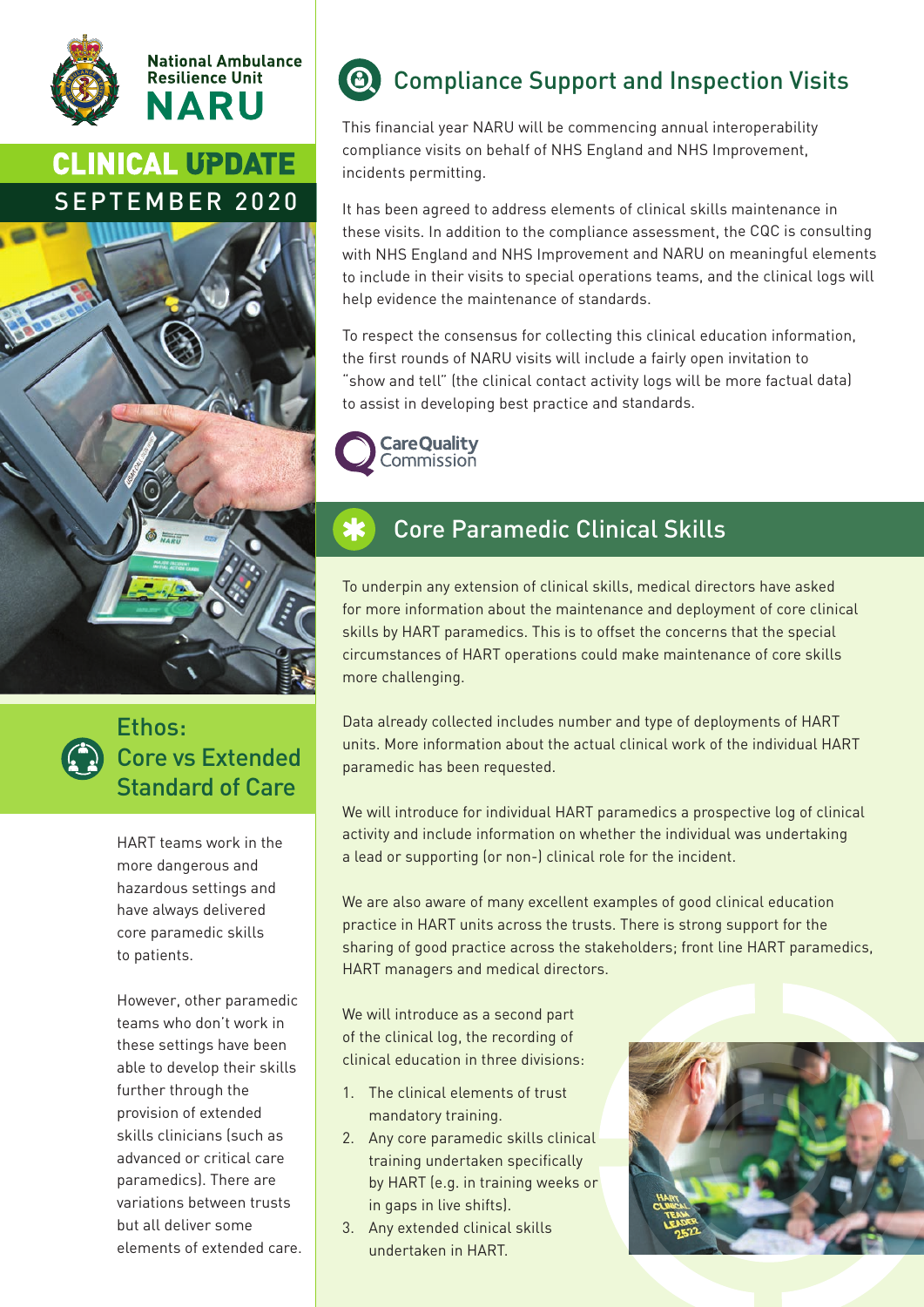

**National Ambulance Resilience Unit NARU** 

# **CLINICAL UPDATE** SEPTEMBER 2020



Extended Clinical Skills

The consensus is that selected elements of extended clinical skills can be introduced to HART paramedics. The skills have been grouped into priority lists:

### GREEN



Those agreed by all parties to be introduced as soon as practicable and forming a minimum standard for interoperability.

### AMBER



Those next in line for consideration but not yet being actively evaluated.

### RED



Those suggested but not for evaluation yet.

There is also a list of those items considered and by consensus excluded from the HART minimum clinical skills required for interoperability.



# Green – Ketamine

It has been agreed that the minimum standard for interoperability is the capability to administer and manage a patient requiring ketamine for analgesia (note not for sedation). The standard does not specify whether a trust achieves this for some or all members of a HART team of six, or whether this is by autonomous or supported decision making.

All trusts in England have the ability to administer ketamine to patients in non-HART environments, and about half of trusts also have ketamine administration as a HART competence. All trusts therefore have the governance systems to deliver ketamine. On one hand the task is simply to add the remaining HART units to those already with the competencies but they need to be interoperable so we need to ensure protocols are consistent across all HART units.

Members of the NARU/NASMeD CSG are drafting a consultation document to lay out all of the scope, education, audit and prescribing issues. We are collecting existing trust protocols and will look to consensus on aligning to ensure interoperability. Separate to the HART skills work NASMeD is working to support the principle of national Patient Group Directives (PGD). If a national PGD for ketamine is agreed outside of HART, that would clearly facilitate the HART alignment.